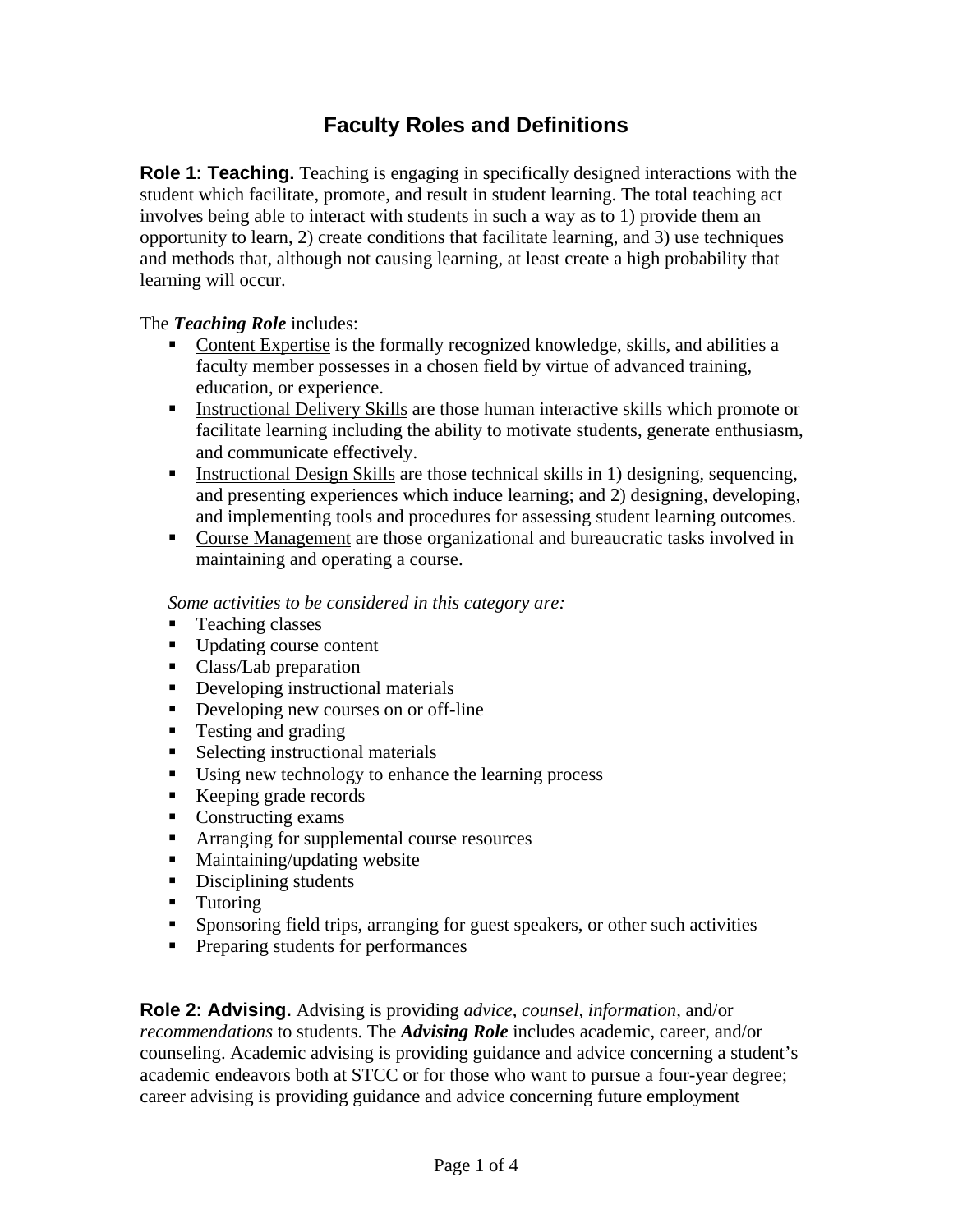opportunities; and counseling is providing guidance and advice regarding their personal concerns.

**Role 3: Service.** Service is the productive participation in the organization, activities, and/or projects of the department/college that enhance the college's mission to serve its students and the community.

The *Service Role* includes service to the faculty member's department, the college, to other faculty, and/or to the community.

Department - *Some activities to be considered in this category are:* 

- Serving on departmental committees
- Attending departmental meetings
- **Preparing graduate and intent to graduate forms**
- Ordering and maintaining supplies
- Assisting in the selecting of textbooks, software, etc.
- Attending/coordinating advisory committee meetings
- Maintaining labs or other equipment
- Composing, administering, and/or evaluating results of exit examinations
- Assisting with course scheduling
- Assisting with student placement
- **Meeting with book representatives**
- Surveying industry and/or program graduates

College – *Some activities to be considered in this category are:* 

- **Maintaining office hours**
- Sending and/or answering email and voice messages in a timely manner
- **Maintaining and processing student attendance records**
- Serving on college and/or division committees
- **Sponsoring a student organization**
- Attending college and/or division meetings and/or functions
- Recruiting
- Working registration
- Attending graduation
- Working orientation
- **Completing various forms and paperwork**
- Working with honors program
- Attending TBR meetings
- Attending student, faculty, and/or college sponsored events and activities
- **Providing entertainment and/or service for the college**

Faculty - *Some activities to be considered in this category are:*

- Assisting colleagues in using technology
- Writing letters of nomination/recommendation
- Assisting colleagues in professional endeavors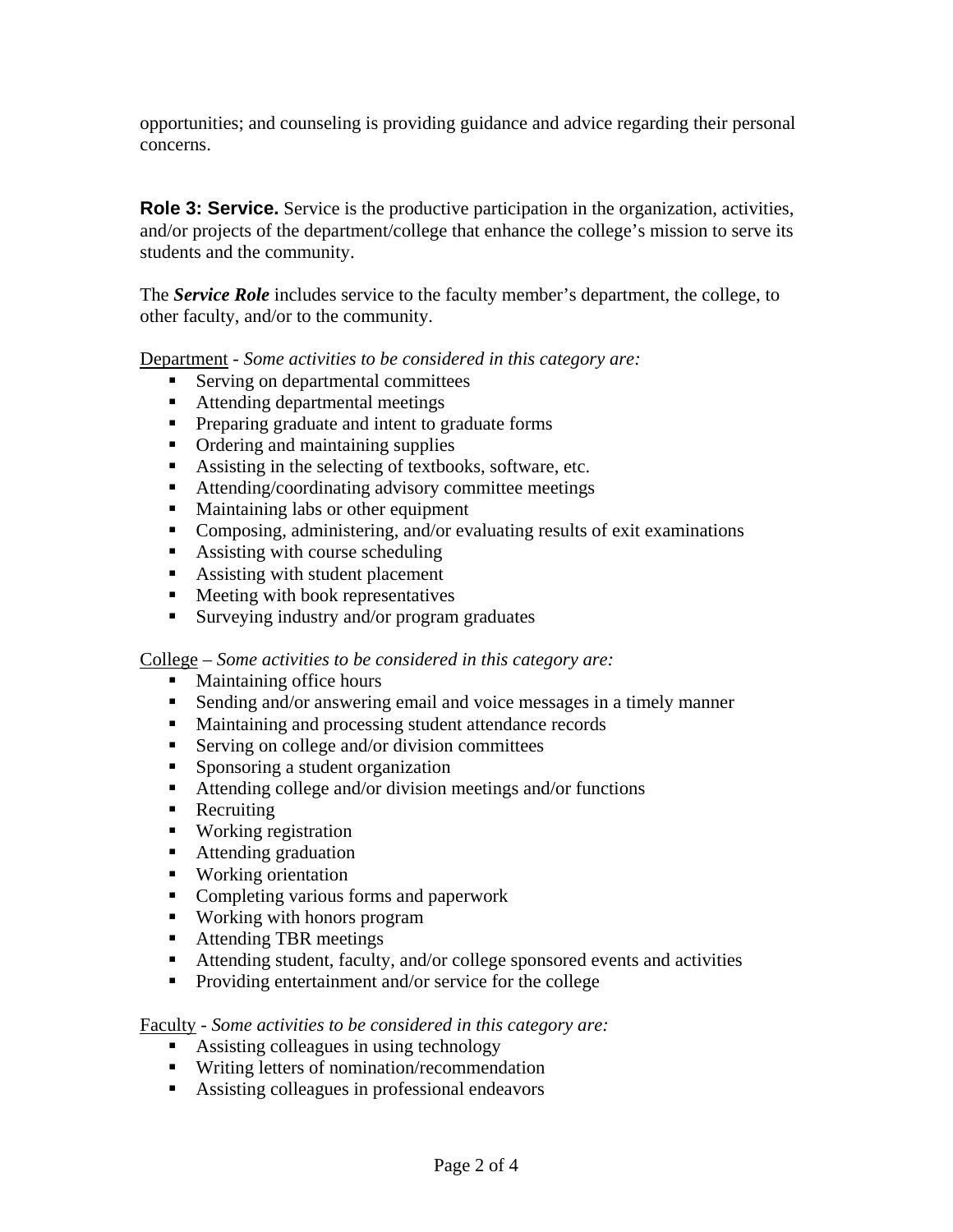- Covering classes for absent faculty
- Teaching at various sites and at various times
- Assisting and supporting department chair and other administrators
- **Sharing instructional materials**
- Networking with other professors at other colleges
- **Team teaching**
- Mentoring
- Serving as an academic partner
- **Assisting adjunct faculty**
- Doing collaborative work with colleagues

Community service is the application of a faculty member's recognized area of expertise to the community without pay.

## **Role 4: Scholarly and Professional Activities.**

Professional Activities include those activities that faculty members undertake to enhance himself/herself in either their formally recognized area of expertise or a supporting area. *Some activities to be considered in this category are:*

- Maintaining memberships in professional organizations
- Attending in-service training
- Attending local, state, and/or national conferences and/or conventions
- Developing and/or improving skills, knowledge, and/or technology
- Reading professional journals
- Attending activities that directly impact the college's well-being
- Attending professional meetings, lectures, museums, etc.

Scholarly Activities entail contributing to the discovery of new knowledge or the dissemination of knowledge in the professional community.

*Some activities to be considered in this category are:*

- Conducting research in field of study
- Consulting
- Gaining and/or maintaining certification, license, etc. in field
- Building/maintaining web site for online and/or online-assisted instruction
- **Grant writing**
- Serving as a presenter, facilitator, or performer either professionally or artistically
- **Pursuing graduate classes and/or advanced degrees**
- Serving on a committee, holding an office, or in a leadership position in a professional organization
- Publishing
- Receiving or being nominated for a professional award
- Developing retention strategies
- Researching new programs, concentrations, and certificates